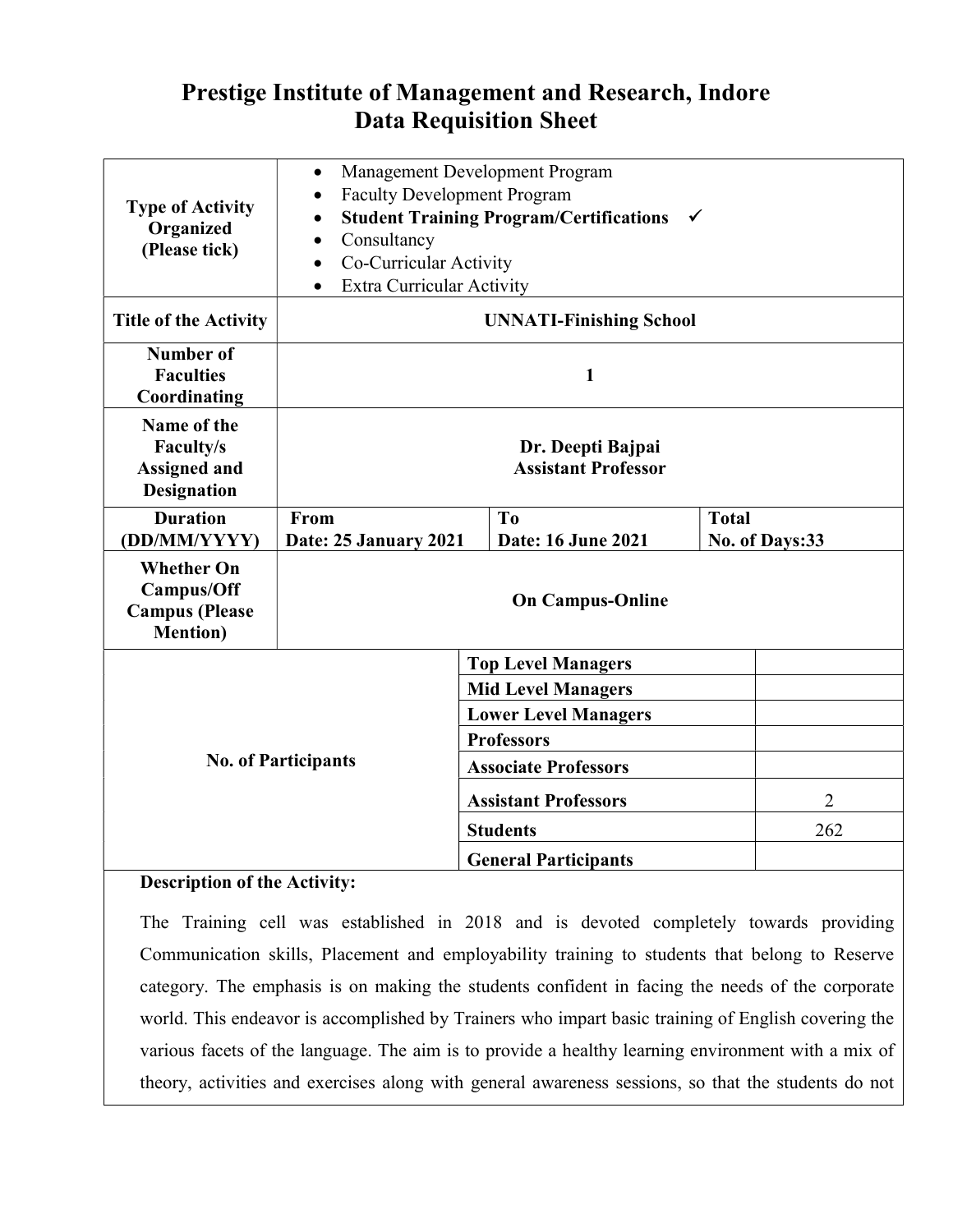feel lacking or behind and are able to give their best in classes as well as during the placement drive.

This year the emphasis of the on line course is on providing communication skills practice with a balance of theory and more importantly practical exercises to students of the reserved category. The module ensures that students are able to engage in conversational English in real-life communicative situations. The module persuades students to speak freely and confidently about themselves, their lives and future plans.

Total No of lectures for MBA FT Sem I and II- 16 Total No of lectures for MBA MM, FA, IB, PA and APR Sem I and II- 17